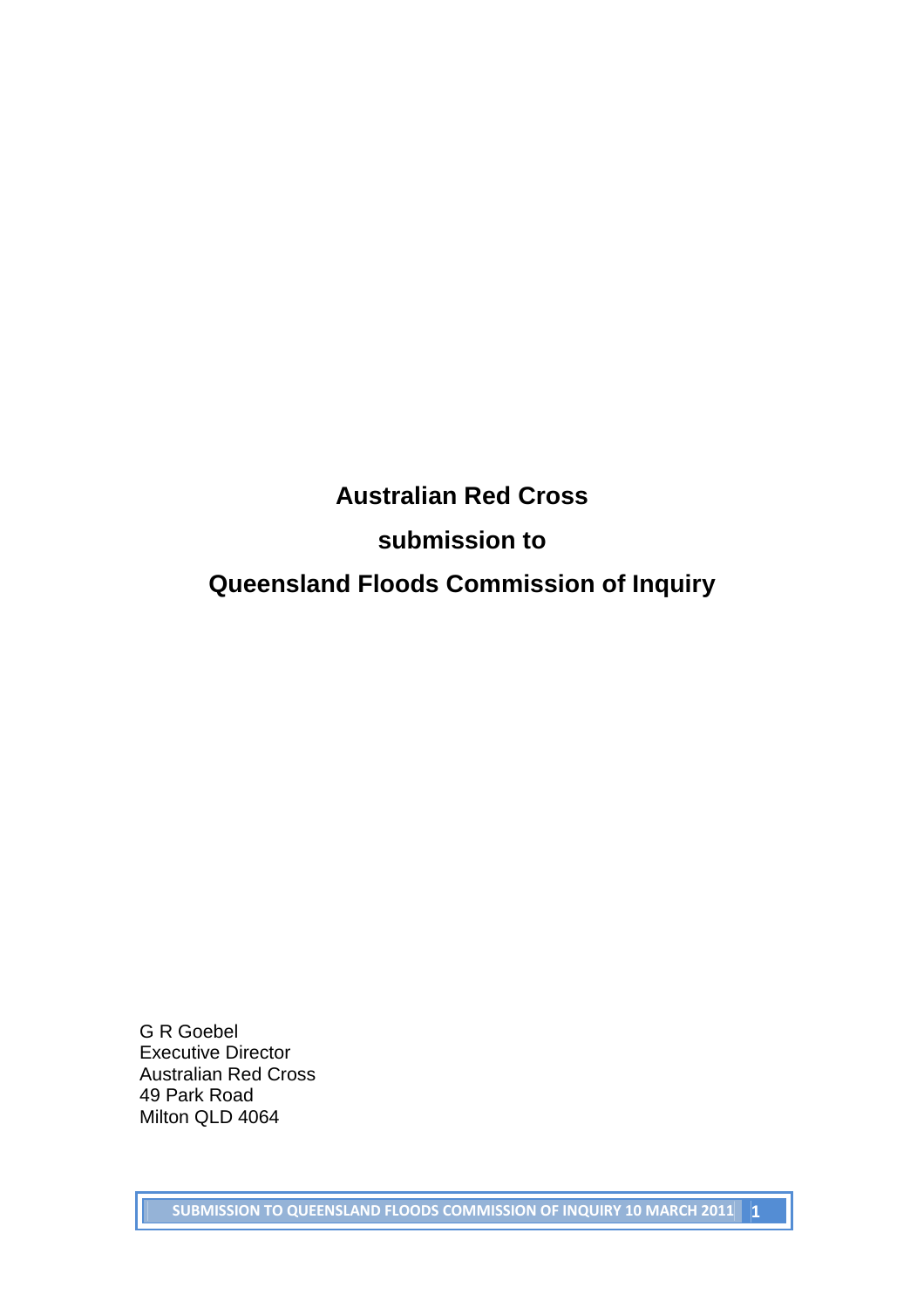### **Preliminary**

This submission is made in response to the specific request for early submissions relating to issues of flood preparedness (particularly dam operations, early warning systems and responses) relevant to next summer's wet season.

In doing so it makes some observations and recommendations that take into account not only the responses to the 2010/11 floods but also the cyclones that preceeded and followed the floods.

The observations and submissions are based on the direct experience of Red Cross in responding to the 2010/11 floods, but also draws on our experience in responding to all previous state disaster events since Cyclone Larry.

In particular this submission will focus on those terms of reference of the Commission relating to:

- a) the preparation and planning by federal, state and local governments; emergency services and the community for the 2010/2011 floods in Queensland,
- c) all aspects of the response to the 2010/2011 flood events, particularly measures taken to inform the community and measures to protect life and private and public property, including:
	- immediate management, response and recovery
	- resourcing, overall coordination and deployment of personnel and equipment
	- adequacy of equipment and communication systems: and adequacy of community's response

#### **Role of Red Cross in disasters**

The establishment of the Red Cross under Royal Charter confirms our distinctive status as an auxiliary to the human services of the public authorities, including during times of natural disasters. This sees Red Cross recognised by government as a unique organisation and as a predictable and reliable partner outside the NGO sector.

Prior to, and particularly since Cyclone Larry, Red Cross nationally has enhanced its capability to contribute to disaster preparedness, response and recovery.

This has included:

• The development and distribution of a range of resource materials relating to disaster preparedness for individuals, seniors, children and those with a disability. This program is called Emergency Rediplan.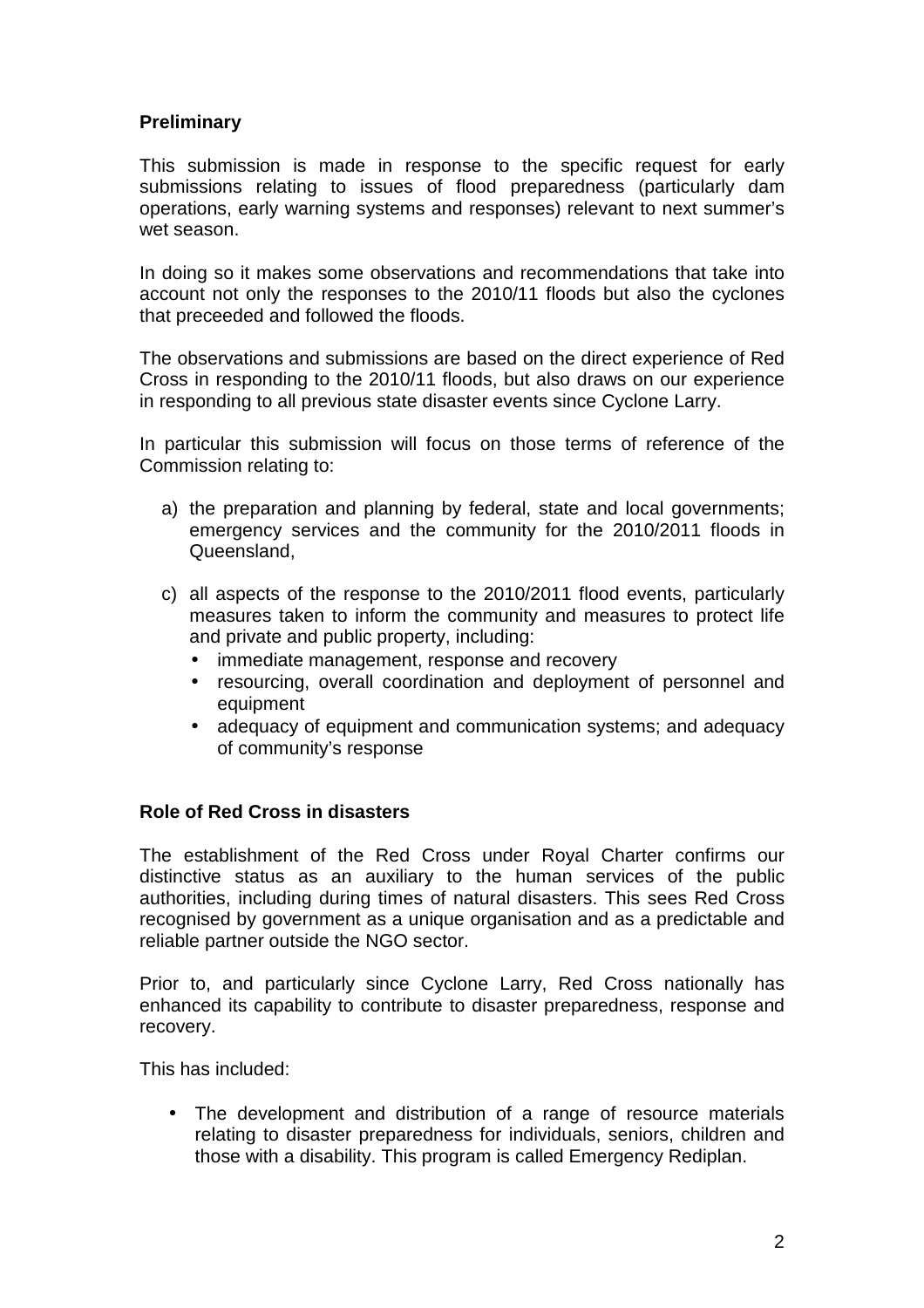- The development and distribution of post disaster booklets including "Coping with a major personal crisis" and "Cleaning up after an emergency – Dealing with wind and water damage". These publications are widely distributed to people in evacuation centres and those attending recovery centres as well as residents visited as part of outreach visits.
- The establishment of an Emergency Services national structure including appointment of Emergency Services Coordinators in key regional centres in Queensland, who generally serve on Local Disaster Management Groups.
- The recruitment and training of emergency service volunteers (over 1000 in QLD and approximately 10,000 in Australia) to undertake a range of roles based on state/territory emergency management arrangements, including:
	- o management of evacuation centres
	- o assisting with personal support and meet and greet functions in government established Recovery Centres
	- o undertaking door to door welfare checks on people immediately affected by disasters
	- o undertaking outreach visits in affected communities, in partnership with other agencies, such as Department of Communities and Lifeline in Queensland
	- o registration of evacuees on the National Registration and Inquiry System, and matching enquirers with evacuees
- The adoption of AIIMS (Australasian Inter-service Incident Management System) for all disaster operations, aligning Red Cross operations' command and control with other emergency service agencies.
- Active contribution to emergency management planning and policy, through representation of senior staff on key committees at all levels of government (eg in Queensland the State Disaster Management Group, State Disaster Coordination Committees, State Community Recovery Committee, District Disaster Management and Recovery Committees, and Local Disaster Management Groups).

Through this broad commitment Red Cross has become an integral part of disaster management and response in Queensland with its role accepted by government departments and a number of Local Regional Councils.

In Queensland Red Cross has established MOUs (Memorandum of Understanding) with a number of local Government Authorities as well as the Department of Communities, and Queensland Police Service. These MOUs detail the responsibilities and commitments of Red Cross with organisations in times of disaster and generally reflect the roles detailed above.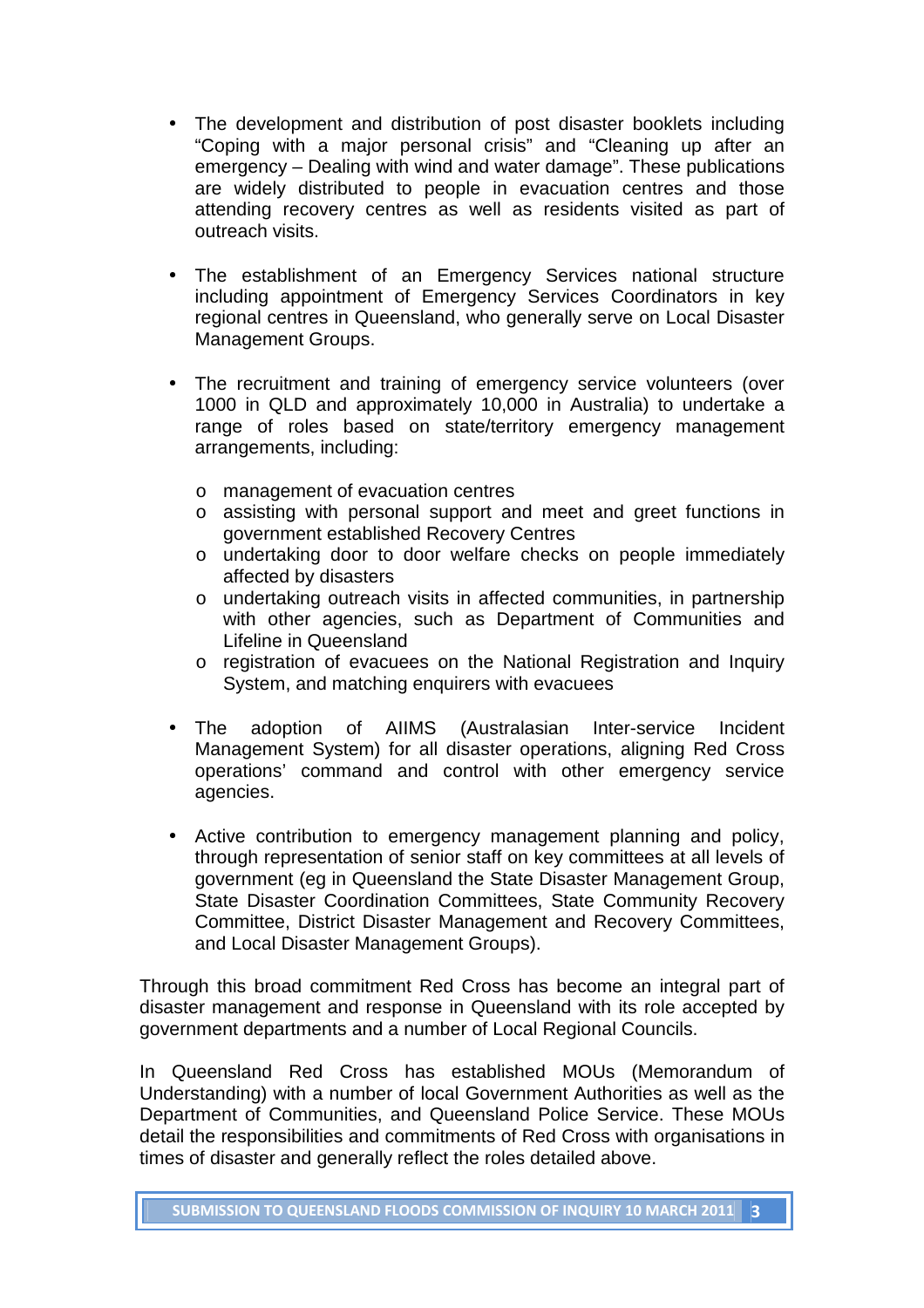In response to the recent floods in Queensland Red Cross:

- deployed 1400 volunteers and staff to assist in the disaster including a number from interstate and New Zealand
- managed 34 evacuation centres throughout Queensland accommodating over 12,000 people
- managed 11 emergency shelters (related specifically to Cyclone Yasi) accommodating 6500 people
- assisted in 30 Recovery centres providing personal support and meet and greet, and recovery triage services
- deployed outreach teams to 31 different locations in affected areas, in partnership with Department of Communities staff and Lifeline counsellors

In addition to this early involvement, Red Cross has also embedded teams with a number of the worst affected communities to work with them in longer term recovery.

As a result of our direct and ongoing involvement we believe we are well placed to make a number of observations which may assist with disaster preparedness and response in the future.

In addition, Red Cross can draw upon its international experience in emergency management including the internationally recognised SPHERE standards for disaster response developed by humanitarian NGOs and Red Cross Red Crescent movement in 2004.

#### **New Queensland disaster management arrangements**

It is the view of Red Cross that the new disaster management arrangements implemented as a result of changes to the Disaster Management Act 2003 have been an outstanding success and have facilitated more effective response operations.

In particular the appointment of a State Disaster Coordinator from within the Police Service has enabled a level of coordination and reach not before experienced in the response phase of disasters in Queensland. Significantly it has enabled the input of vital information from the field directly into the SDMG.

Similarly the appointment of a State Recovery Coordinator to focus on recovery operations will prove beneficial in the long term.

The Act sets out the membership and functions of the SDMG. Its formal membership is restricted to Directors General of State Government Departments as well as a representative from the Local Government Association of Queensland. It is noted however that the meetings convened during the floods and cyclones also included the Premier and Ministers, representatives from Red Cross, Australian Defence Forces, and key utility services including Energex, Optus, Telstra, and Bureau of Metrology. Broader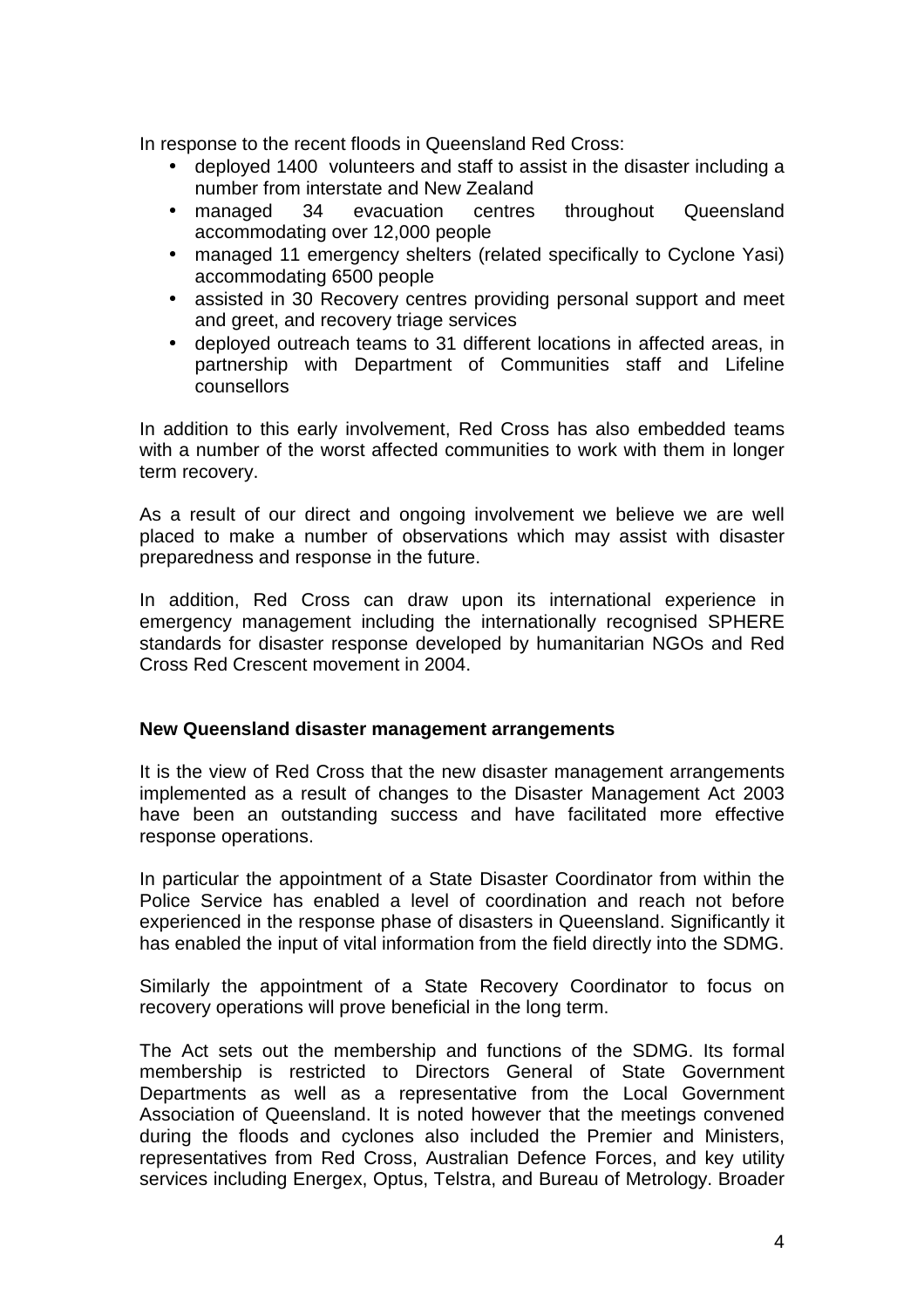involvement of non Government organisations was at the invitation of the Chair of the SDMG. This collaborative approach proved to be an important contribution to more effective information exchange and coordination of activity.

Consideration should be given to amending the Disaster Management Act 2003 in the future to recognise the role of non-government organisations in contributing their expertise and experiences in the development of emergency management policy and practice.

### **LDMG disaster preparedness and early warning**

The Disaster Management Act 2003 establishes Local Government Disaster Management Groups (LDMG) with specific functions including:

- developing effective disaster management and regularly reviewing and assessing disaster management (Clause 30b)
- helping local government prepare disaster management plans (Clause 30c)
- identifying and providing advice to relevant district groups about support services required by the group to facilitate disaster management operations (Clause 30d)
- identifying and coordinating the use of resources (Clause 30h)

The effectiveness of the committees is critical to the local operations of disaster management, including both response and recovery. However, the membership, level of preparedness and decision making abilities of these committees vary considerably. It is critical that local governments be strongly encouraged to fulfil these requirements, including ensuring effective relationships between agencies and the regular review of plans and arrangements. This can be a challenge in areas where major emergencies or disasters have not occurred in recent memory.

While some LDMGs undertake disaster management exercises not all of these exercises involve agencies outside the Government sector. The disadvantage of this is that in real life disaster operations the linkages and respective roles undertaken by these agencies are not understood, or misunderstood or not well coordinated.

In disasters it is the marginalised, disadvantaged and socially isolated who are most at risk. The homeless, those with disabilities, those in aged care facilities and those elderly with English not as their first language need special consideration which need to be taken into account in local disaster plans.

Other groups include, but are not be limited to:

- those with mobility difficulties (eq restricted to wheelchairs)
- those with oxygen dependent equipment
- socially isolated elderly dependent on meals on wheels or other homes based services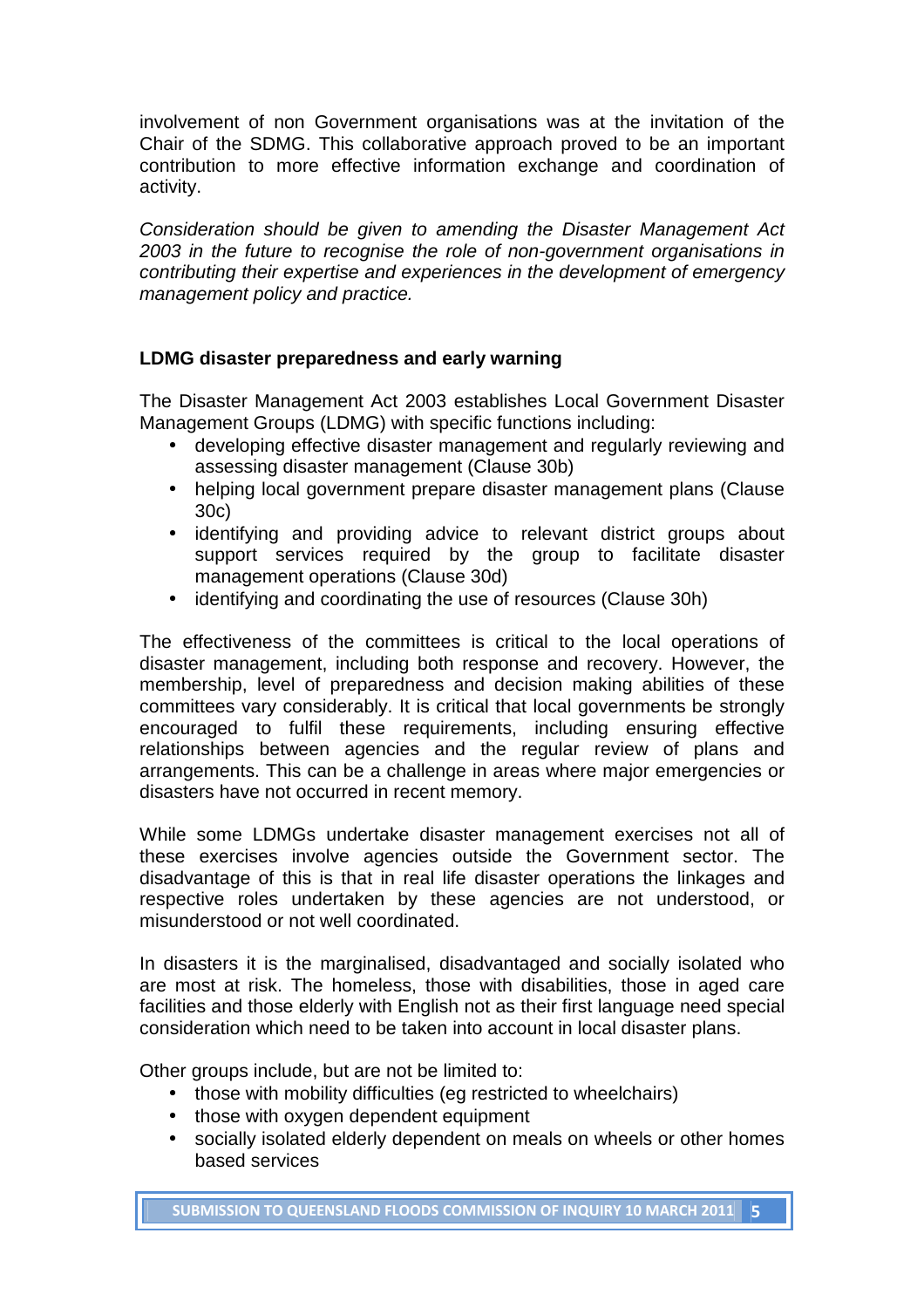In many cases these clients are managed by non government agencies. But it is the linkages and incorporation into disaster plans that will ensure they are accounted for in disasters. There have been examples in the past of residents trapped in houses who have been unable because of their medical and mobility conditions to notify authorities of their immediate evacuation needs or post disaster assistance. Whilst door to door welfare visits sometimes identify these clients, better preparation in the form of social mapping by local governments would help identify those who are at most risk during times of disaster.

The preparation of local government disaster plans needs to include consultation with organisations working with these client groups and incorporate information sets, and organisational linkages, that clearly identify those groups or citizens most at risk.

Early preparation is essential in managing disasters especially when the deployment of volunteers and emergency services personnel are involved. Early warnings of impending disasters must be matched by early plans to evacuate or relocate residents.

For support agencies such as Red Cross the need to pre-position emergency service volunteer teams into locations before access and transport is closed is essential to being able to support and manage evacuation centres.

In part the reluctance to act early may reflect uncertainty regarding the eligibility of reimbursement of expenditure under the NDRRA (National Disaster Relief and Recovery Arrangements). These arrangements set out the conditions under which cost sharing will be undertaken between the State Government and the Federal Government, which subsequently support the operations by local governments and emergency service support agencies.

Greater certainty for local authorities may encourage them to act more quickly in establishing evacuation centres and shelters, thus enabling them to give the public earlier information of the location and capacity of these centres.

Membership of LDMGs varies across local government regions. In some cases Red Cross and other not for profit agencies are included in the membership and not in others. In some cases Local Councils establish Welfare Sub Committees of the LDMG to oversee the establishment of evacuation centres and recovery arrangements.

It is suggested that the membership of LDMGs be reviewed to ensure greater Statewide consistency.

An important aspect of the recent flood and cyclone response was the mass evacuation of residents from a number of towns, hospitals, nursing homes and aged care facilities. In most cases, these evacuations were undertaken by the defence force using military aircraft and helicopters. Whilst these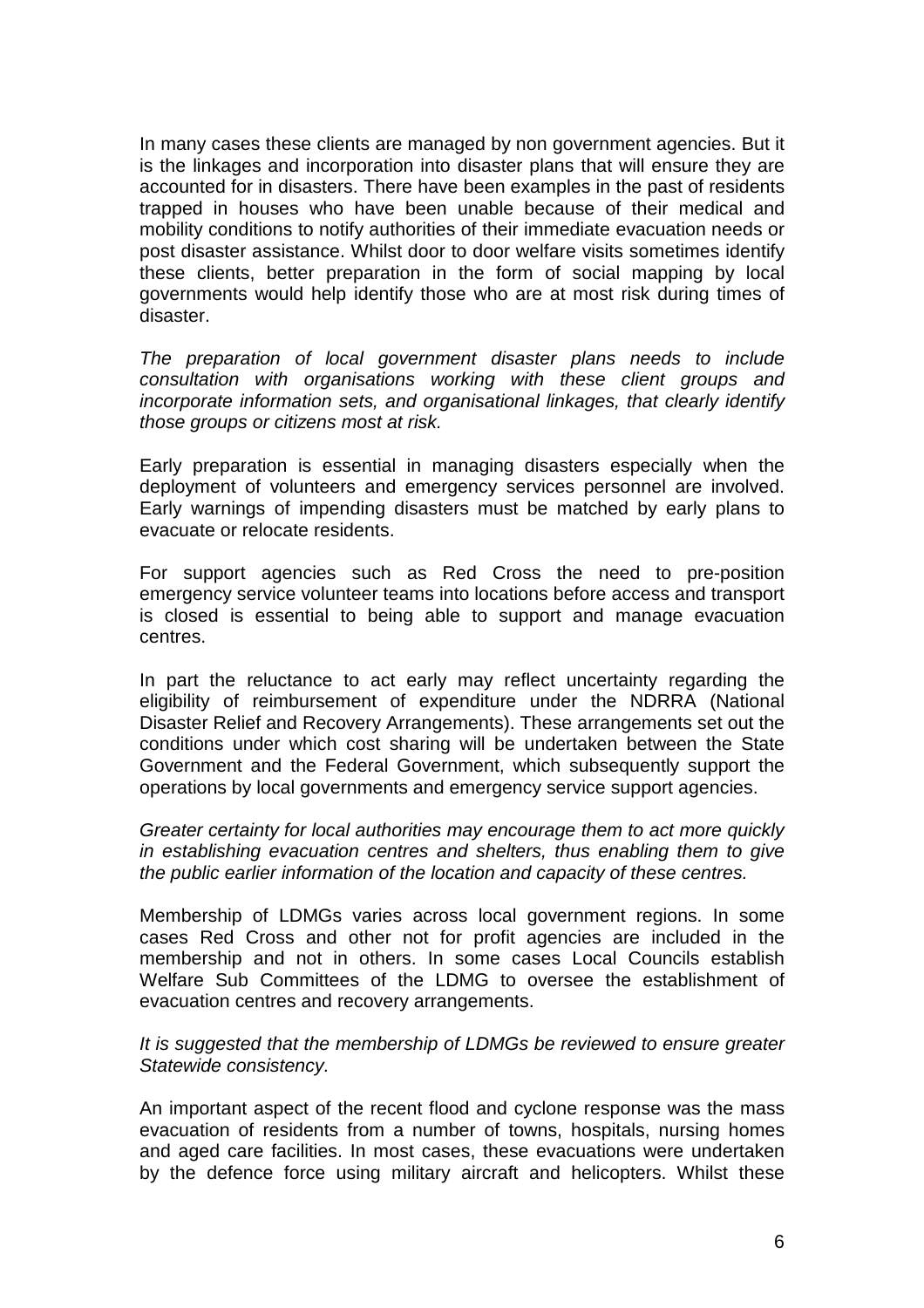operations were effectively and efficiently undertaken, it has been suggested that early involvement of the defence forces in the planning process would have enabled a more coordinated and timely response for those being evacuated.

It is suggested that Commonwealth and State arrangements be examined to enable the defence forces to be engaged early in the planning phase of disaster response.

#### **Evacuation centres and emergency shelters**

Evacuation centres are a critically important aspect of the response to disasters in Queensland.

Evacuation centres are established in facilities and locations determined by Local Councils as part of their local disaster plans. They are places capable of providing safe shelter for people from rising waters, flooding and storm surges and enable people to be safely accommodated and fed for periods of one day to many weeks. Local Governments also have the responsibility to gain access and open up the facility, organise the provision of bedding and linen, arrange food preparation and distribution, security and other requirements.

The nature of evacuation centres are that they can be required to accommodate a range of people from local residents with children, elderly citizens and carers, in some cases nursing home residents, the homeless, back packers, holiday makers, and people from different ethnic and cultural backgrounds including aboriginal and Torres Strait citizens.

It is estimated that over 75 evacuation centres were established during the 2010/11 floods and a further 15 emergency shelters established to accommodate people during Cyclone Yasi.

34 evacuation centres were managed by Red Cross whose role was to:

- coordinate the activities in the centres and the agencies involved (eg Salvation Army, Lifeline, Save the Children etc)
- establish and put into effect ground rules for the operation of the centres (including meal times, lights out, daily briefings and activities etc)
- register evacuees on NRIS
- meet and greet evacuees and provide personal support
- assign accommodation
- manage incidents
- liaise with Police, Health and other key operatives
- provide regular statistics and data for input into SDMG reports.

Evacuation centres, depending on their capacity, are generally supported by:

- Salvation Army who provide food and catering
- Lifeline who provide counselling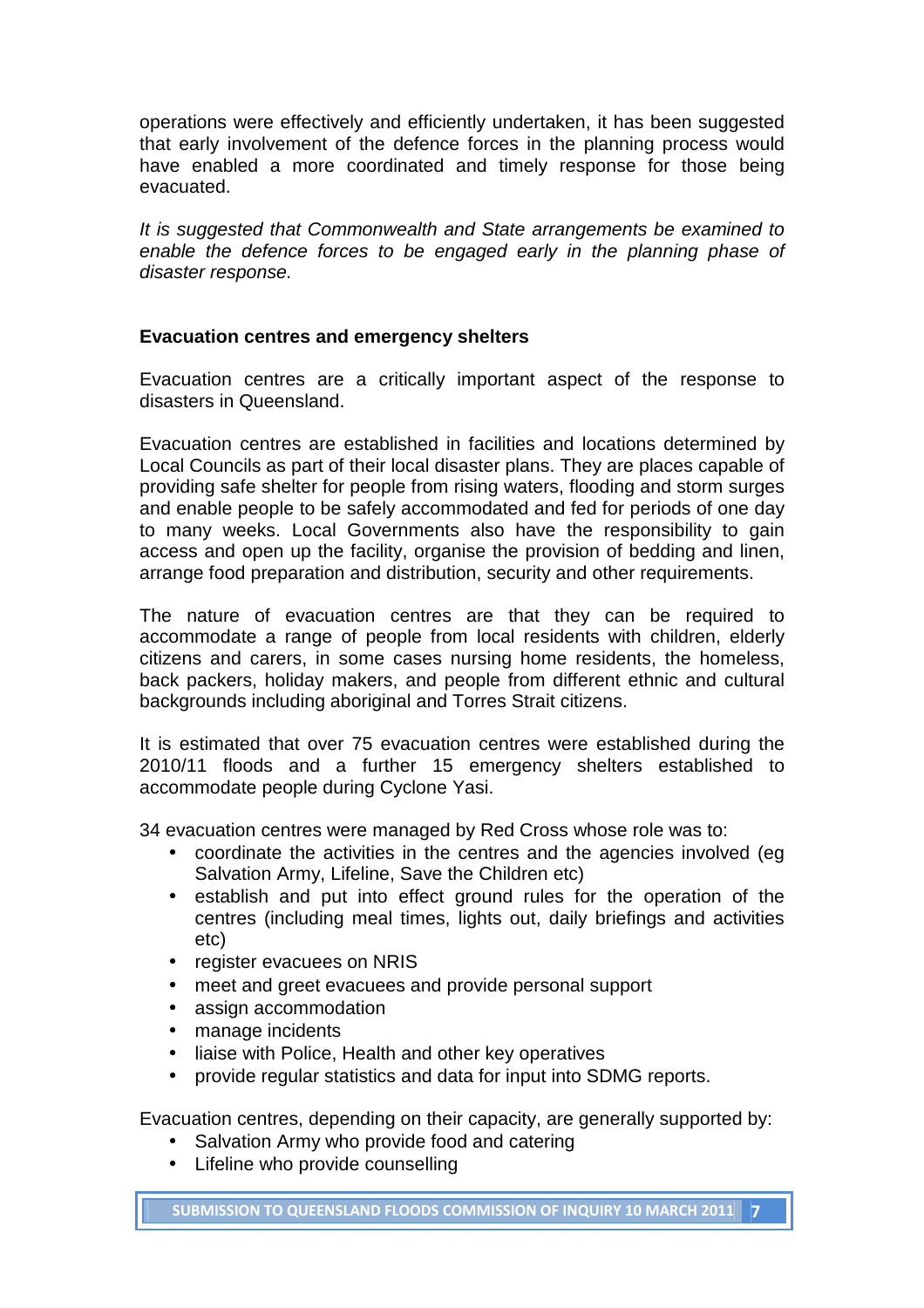- Save the Children who provide activities for children
- First Aiders sometimes provided by St John's Ambulance

Emergency shelters are established to provide safe haven from immediate danger and generally are placed where residents are protected from immediate danger.

As such they do not generally provide bedding or long term food preparation and require residents to bring their own immediate needs - blankets, pillows, some food and water. Unlike evacuation centres these emergency shelters provide only short term accommodation for up to 24 hours.

Emergency shelters were established in Cairns, Tully, Townsville, Ingham, Innisfail, Palm Island and other locations during the immediate phase of Cyclone Yasi and accommodated over 6500 residents.

Based on the recent flood and cyclone experience the emergency shelter concept and function may require further consideration and development in Queensland to address a range of concerns, including:

- the adequacy of information to citizens about the location of centres
- speed of establishment of centres to ensure that adequate resources are deployed well in advance of their occupancy (eg toilets and water)
- safety and accessibility of location of shelters, particularly in relation to the type and scale of imminent hazard

A number of shelters were spontaneously established by well meaning organisations such as churches. Some of these became unmanageable, as the number of occupants and their duration overwhelmed local resources. In one case this resulted in resources from other nearby centres being deployed to register evacuees and oversee these new facilities.

The following suggestions are presented for consideration:

- a) Evacuation centres need to be clearly identified in Local Government Disaster Plans and regularly audited by both councils and service providers to ensure their safety, appropriateness and capacity.
- b) Standards need to be established for emergency shelters that enable them to be adequately located and able to withstand the significant forces and danger that accompany disasters.
- c) Communication systems need to be put in place at a local level to advise residents, travellers and others of the designated evacuation centres and emergency shelter, and safe routes to centres.
- d) MOUs need to be developed between local councils and emergency service providers to clearly identify the roles of each party in establishing and managing evacuation centres and emergency shelters.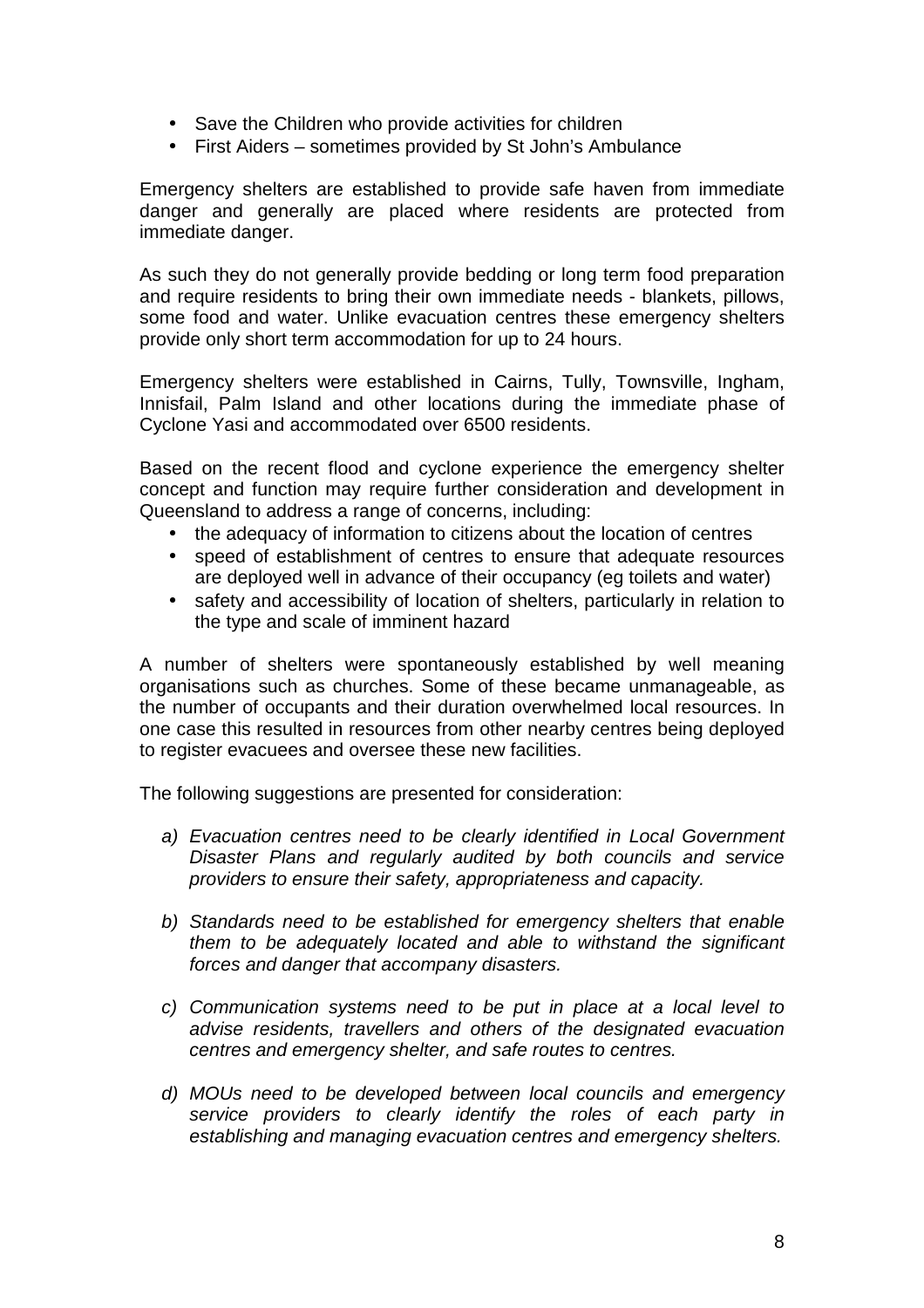- e) Regular exercises should be undertaken (not just desk based exercises) which enable all agencies to practice the establishment and management of evacuation centres and emergency shelters and have a better understanding of the difference between the two.
- f) Disaster plans at all levels should be reviewed regularly, including audits of facilities and disaster preparations including those of supporting agencies and organisations.

### **Information**

Timely and appropriate information is critical in disasters to inform and update the public of impending danger, to enable them to make appropriate preparations, and also to provide advice on services and facilities to assist them during and after the crisis.

The use of social media has become a powerful and growing influence in communicating information, although it can also bring with it some inherent challenges and the potential for misinformation. The use of Twitter by the Queensland Police Service during the floods and cyclones was ground breaking in terms of providing up to the minute accurate critical information and also correcting misinformation.

Unlike other media forms which rely on electricity supply (TV and Radio) it enables personal communication devices (modern mobile phones) to access the information. Acknowledging that it is still limited in its usage, nevertheless it has a great capacity to impart instant information, complementing more traditional sources of communication.

Similarly some local councils established special Facebook pages to impart information. These communication methods have high usage not only with the younger generations but also travellers and have the advantage of onforwarding information to broader audiences.

Greater use of social networking media in disasters should be encouraged and explored by all agencies. This also highlights the importance of flexible approaches to imparting information.

#### **National Registration and Inquiry System (NRIS)**

NRIS is a voluntary registration system for displaced people during disasters. It is a computer based filing and retrieval system, designed to provide information and basic details on the whereabouts of persons affected by disasters to authorities and the inquiring public. NRIS aims to reduce distress in communities and families separated by disaster. It also provides information to authorities to assist with response and recovery activities. An example is in assisting police with the identification of people who may be missing as a result of a given emergency.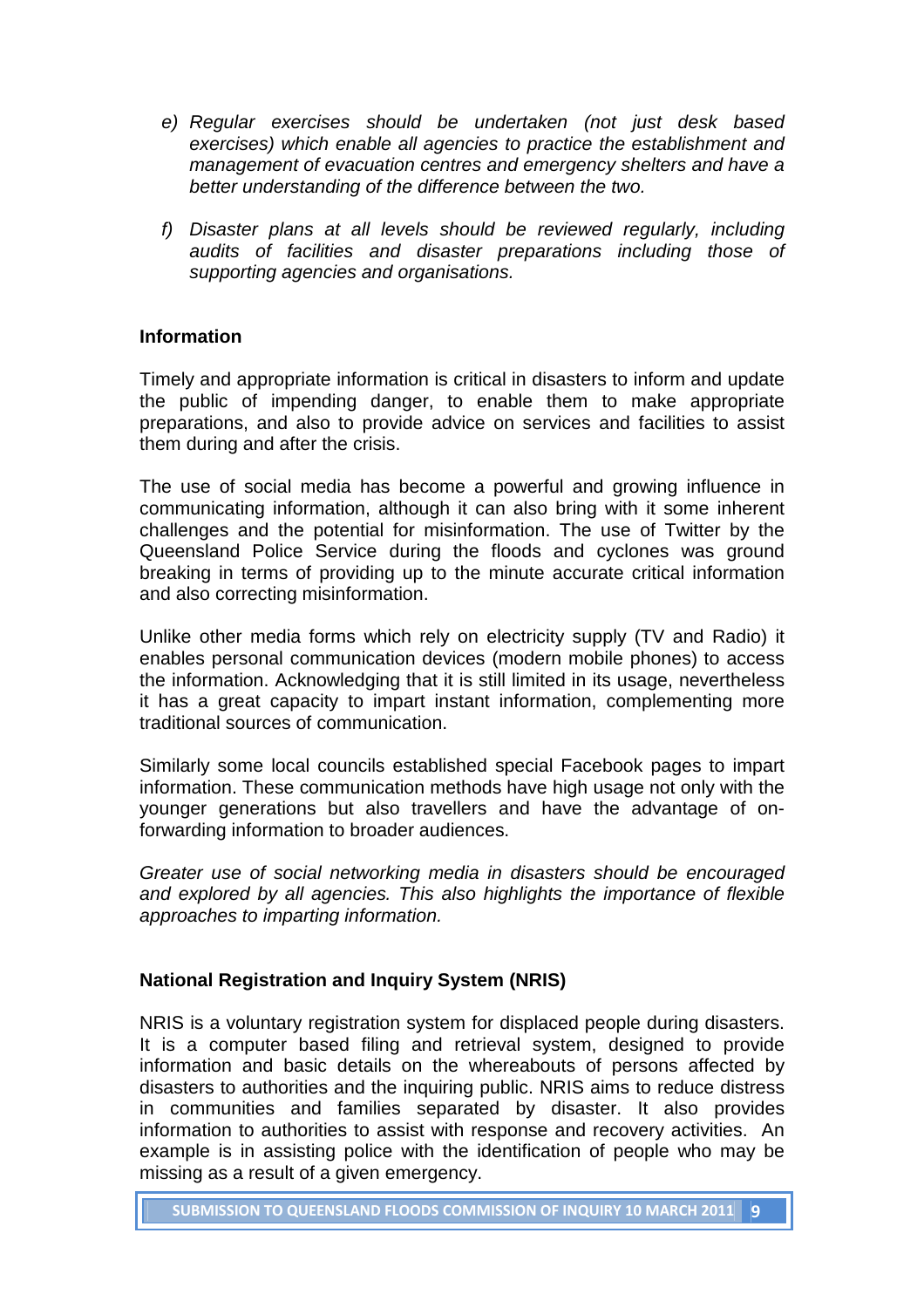NRIS was developed as an outcome of lessons learnt from the mass evacuation of Darwin after Cyclone Tracey in 1974. Launched by its then custodian (Department of Defence's National Disasters Organisation) in 1976, NRIS is presently managed, maintained and operated by Red Cross on behalf of the Commonwealth Attorney-General's Department.

In the 2010-2011 Queensland and Victorian floods and Cyclone Yasi, NRIS handled more than 34,000 registrations and 15,000 inquiries (In the 2009 Victorian bushfires NRIS took over 22,000 registrations and 21,000 inquiries).

During recent disaster events in Queensland, the majority of people were registered in person by Red Cross volunteers at evacuation centres and other locations. This information was then input into NRIS remotely, utilising both Queensland Police and Red Cross resources. NRIS was also available on the Red Cross website enabling people to register their whereabouts or inquire after missing loved ones on the internet.

In Queensland, responsibility for set up and operation of the State Inquiry Centre (SIC) lies with Queensland Police. Red Cross provides resources in the field to collect registrations and inquiries, and also surge capacity to the SIC should police request assistance.

While the service was delivered adequately, the scale of the events was challenging and necessitated a good deal of flexibility.

As part of an ongoing revitalisation of NRIS since the Black Saturday bushfires in Victoria, Red Cross has submitted a funding bid to develop and implement a new version of NRIS to the Commonwealth Attorney-General's Department. If funding is successfully obtained, this updated version of NRIS will enable:

- Provision of data on persons for whom concern is expressed to Police;
- Near real time information to authorised agencies to improve targeted services and assistance; and,
- Provision of early impact data (including mapping capabilities within agencies systems) to a range of agencies to inform planning and scaling of response and recovery activities.

Greater awareness and acceptance of NRIS and its capabilities by state and local governments and their agencies would further enhance support for affected communities.

#### **Early recovery and recovery centres**

Recovery centres provide a focal community point for the distribution of information, emergency financial payments and other forms of support from a range of government and non-government agencies.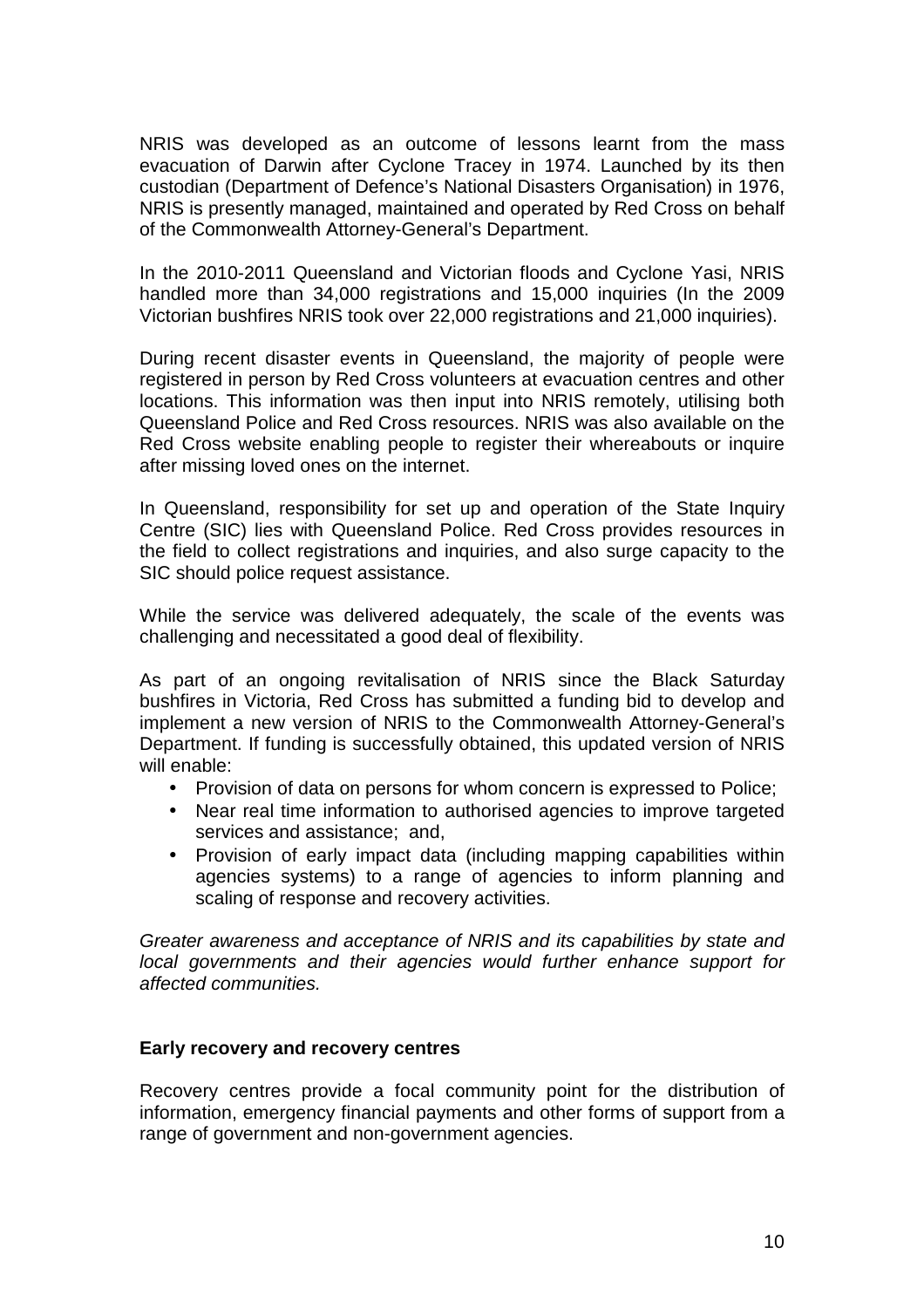While the Department of Communities has tried to implement a new model for recovery centres unfortunately, they were generally still seen as a place to receive financial assistance, rather than a hub of recovery support from a variety of agencies. Much of this can be put down to the size of the recovery venues established and available at the time. The smaller the centre, the less space for agencies.

It was noted that agencies and staff operating in recovery centres did a good job under difficult circumstances. However, there is room for improvement to ensure greater efficiency of operations, especially in the area of payments and people management.

It is suggested that consideration be given to the development of guidelines and procedures to further enhance operations, including:

- Combining emergency payments by both State and Federal Government agencies to a single point of transaction could be considered to eradicate the need for people to queue twice for different forms of emergency payments.
- Establishing triage procedures for assistance would enable those people with special needs to be fast tracked into the system (eg the elderly, those medical conditions, or families with young babies).
- The provision of food and water and medical teams should be considered standard operating practice, with flexible opening hours to take into account the distances travelled by residents, or the business operations of farming communities.

#### **Donations of Goods**

The donation of goods is becoming an increasingly significant issue in disaster recovery operations. The public urge to help those in need triggers the collection and transport of clothing, food stuffs, electrical good and furniture in large quantities into towns and communities affected by disasters.

Despite public pleas to the contrary, goods continue to arrive in some cases in shipping container load or semitrailer convoys, arriving unannounced and uninvited at evacuation centres and recovery centres. In some cases the media have encouraged and supported such operations.

Following the Victorian Bushfire an excess of 40,000 pallets of goods from across Australia took up more than 50,000sq meters of storage space requiring approx 35 staff to manage handling, transport, distribution and disposal.

As a result of this growing problem, the Emergency Management Capability Branch of the Federal Attorney Generals Department funded a project by the State Recovery Office of the South Australian Department of Communities that explored:

• Issues related to unsolicited goods